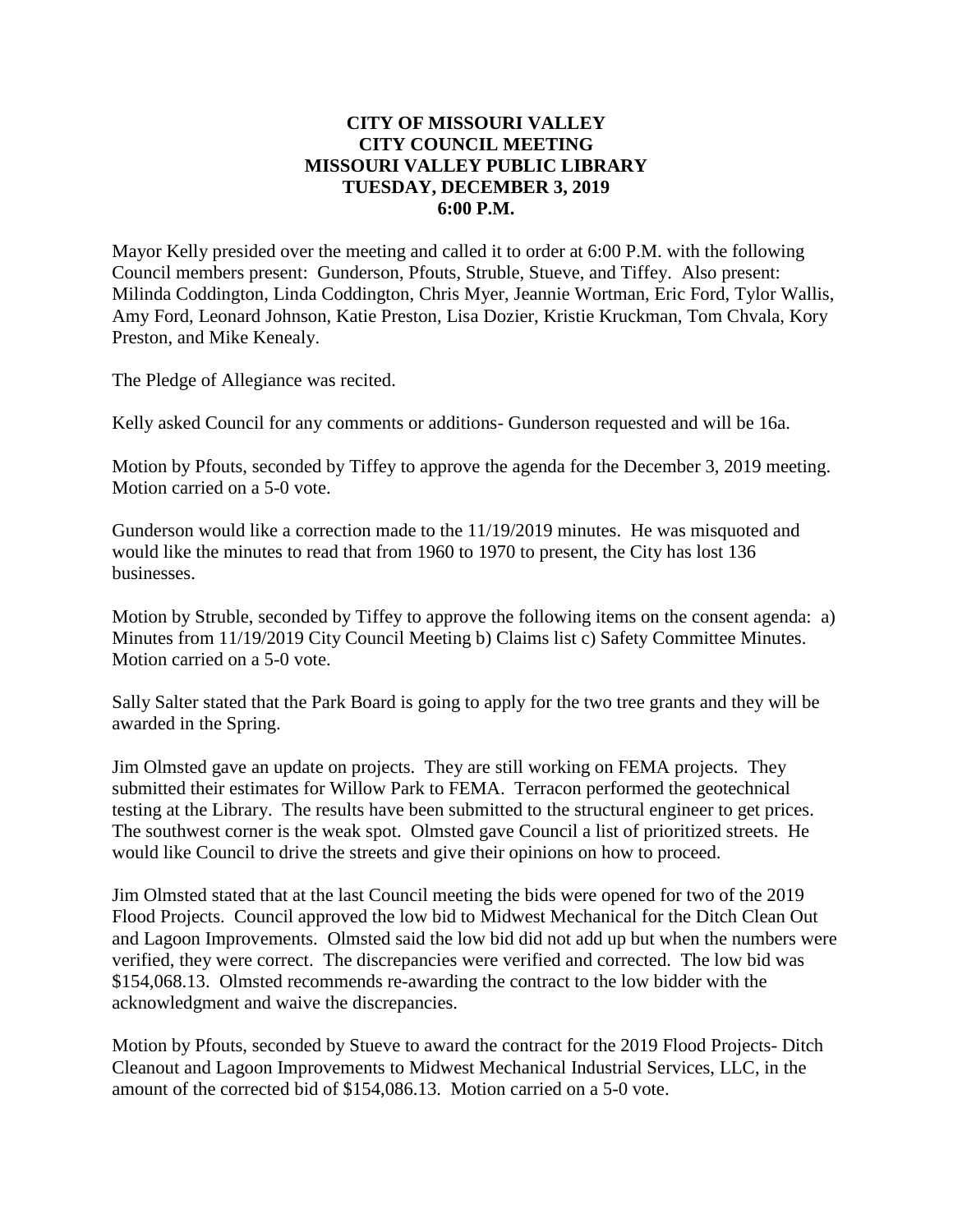Olmsted stated that the bids for the 2019 Flood Projects- Street Reconstruction were correct and he recommends Council make a motion to award the contract to Precision Concrete Services in the amount of \$487,813.00.

Motion by Stueve, seconded by Pfouts to award the contract to Precision Concrete Services for the 2019 Flood Projects- Street Reconstruction. Motion carried on a 5-0 vote.

Chief Wohlers, Fire Chief, stated there were 31 calls in November. The State Training Bureau conducted high angle rope rescue and have scheduled ice rescue for January. They toured Agriland and will transport Santa around town. Stueve inquired about the Mouw building and if the Fire Marshall will complete an inspection and if there will be another fire exit. Wohlers will contact the Fire Marshall's office. Gunderson inquired if testing was done at the Rath building.

Chris Myer, Park Superintendent, stated the Parks Department and the school have been working on picnic tables. The department will be attending CPO training this week. They have also put up Christmas lights.

Chief Murray, Police Chief, gave an update on the patrol vehicle. Woodhouse has been difficult to work with and could not give a completion date. He received a quote from Carl Chevrolet in Ankeny. He ordered a truck. After the equipment is purchased and installed, he believes the vehicle will be under budget. In next year's budget, he is going to need new radios. The current radios are outdated and they currently cannot communicate with the Sheriff Department. He also has an officer that would like to start the D.A.R.E. program.

The Street Department was not present and Mayor Kelly read their report. The Department installed parking signs on  $5<sup>th</sup>$  Street, ordered 50 No Parking signs, put up Christmas lights, repaired a broken sewer main by the interstate, put the new blade on the truck, sweeping streets, and rocked around the recycle bins.

Jeannie Wortman with the Chamber gave an update on past and future events. SWIPCO is working on the Community Catalyst grant. She will speak with Mr. Mouw about the additional fire escape.

Kristie Kruckman, Missouri Valley High School Principal, gave a presentation on the Missouri Valley Coalition 4 Change. The Coalition is focused on drug and alcohol use in teens. They need the City's support. They would like a City representative to attend meetings. The Coalition needs City support to apply for grants. The grant is for hiring an employee to attend events, work with business, and work to change people's perceptions. The next meeting is December  $16<sup>th</sup>$  from 11:30 to 12:30 p.m. and they would like Council to attend.

Gunderson would like a copy of the claims list attached to the agenda for the citizens to look at during Council meetings. Motion by Gunderson to make a copy of the claims list is available to the citizens. Motion failed due to lack of a second.